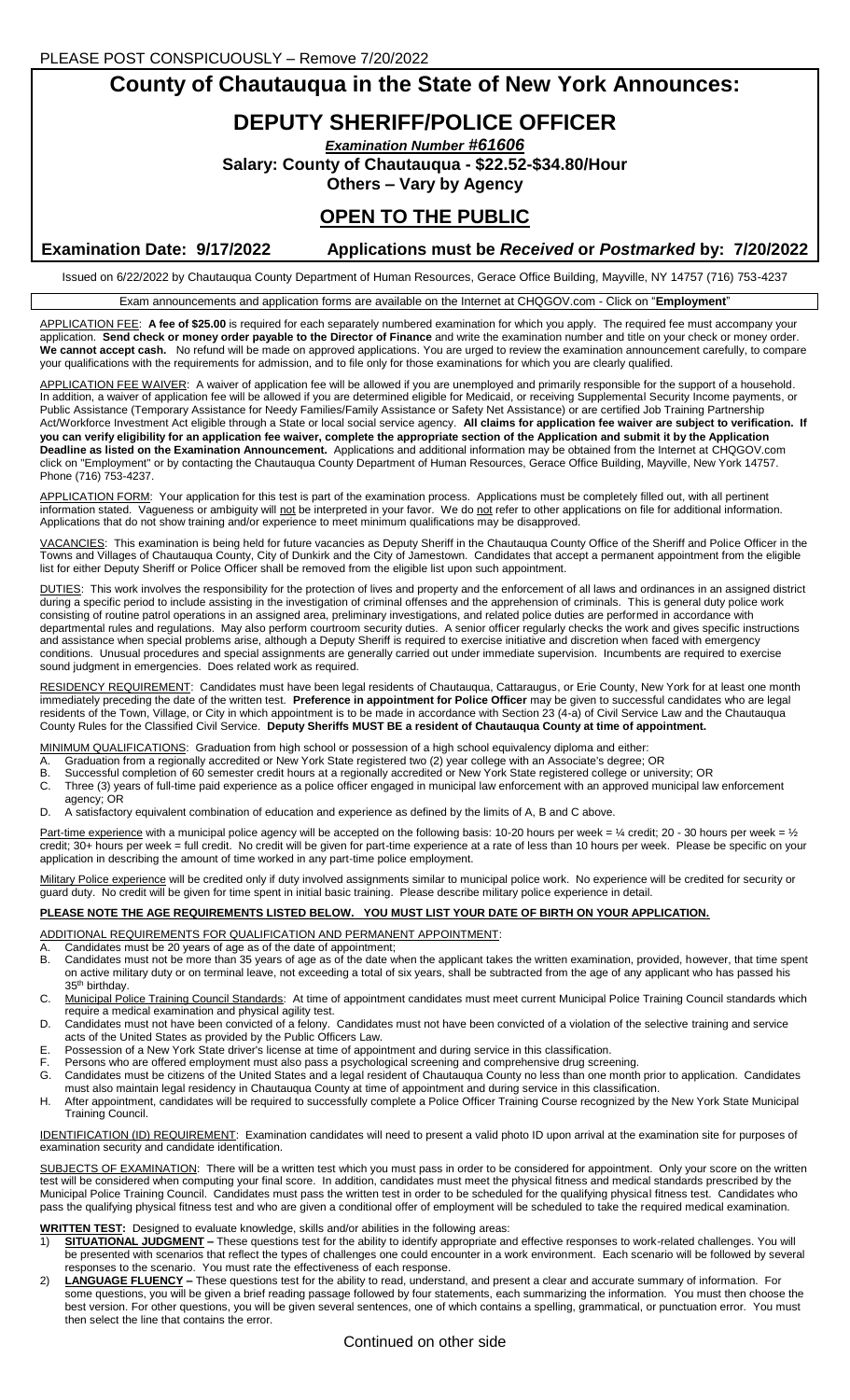- 3) **INFORMATION ORDERING AND LANGUAGE SEQUENCING –** These questions test for the ability to properly identify the sequence or order of events, or to organize information to fit a timeline. You will be given a brief reading passage followed by one or more questions. You must identify the proper sequence of events in order to answer one or more questions.
- 4) **PROBLEM SENSITIVITY & REASONING** These questions test for the ability to apply information and to identify a problem or potential problem. For some questions, you will be given information in the form of policies, rules, regulations, laws, followed by a situation. You must then identify the problem and apply the information to select the best course of action to take. For other questions, you will be given a scenario and mock witness statements. You must use this information to answer one or more questions about the scenario.
- 5) **SELECTIVE ATTENTION -** These questions test for the ability to focus on completing a task and to pay attention to important details while performing repetitive and monotonous tasks. You will be presented with a series of letters, symbols, and/or numbers. You must select the choice that contains the series of letters, symbols, and/or number that matches exactly.
- 6) **VISUALIZATION –** These questions test for the ability to imagine how something will look when it is moved around or when its parts are changed, moved, or rearranged. You will be presented with an image of a face followed by four images of faces. Each face is disguised or altered in some way. Three of the images have a difference in facial structure or facial features. You must select the choice that contains the image with the identical facial structure and facial features.
- 7) **SPATIAL ORIENTATION –** These questions test for the ability to understand how to navigate within spaces or how to get from one point to another. You will be provided with a map followed by one or more questions. You must imagine yourself at a certain location and orient yourself to the direction you would move to get to another location in the shortest (least distance) route

**QUALIFYING PHYSICAL FITNESS TEST:** The three elements measured in the qualifying physical fitness test are muscular endurance, absolute strength and cardiovascular capacity. The following is a brief description of the physical fitness test:

**Muscular Endurance -** The requirement is for a number of bent-leg sit-ups to be performed in one minute.

**Push Up -** This test measures muscular endurance of the upper body (anterior deltoid, pectoralis major and triceps). The requirement is for a number of full body repetitions that a candidate must complete without breaks.

**Cardiovascular Activity -** 1.5 mile run; the requirement is for the attainment of a score calculated in minutes and seconds.

The Municipal Police Training Council adopted the physical fitness-screening test based on the model formulated by the Cooper Institute of Aerobics Research. The minimum passing scores, depending on age and sex, represent the fortieth (40<sup>th</sup>) percentile of physical fitness as established by the Cooper Institute. Failure on a part of the qualifying test will remove your name from further consideration for appointment, subject to the retest policy adopted by the Chautauqua County Department of Human Resources.

*Copies of the physical fitness, medical standards and retest policy, are available upon request from the Chautauqua County Department of Human Resources.*

### NOTICE TO CANDIDATES: **CALCULATORS ARE PROHIBITED FOR THIS EXAMINATION.**

CELL PHONES OR ELECTRONIC/COMMUNICATION DEVICES AT THE TEST SITE: Do **not** bring cell phones, beepers, headphones, or any electronic or other communication devices to the test room. The presence of such devices in the test room, hallways, restrooms, may result in your disqualification.

CANDIDATES PLEASE NOTE: A Guide for the Written Test for the **Entry-Level Law Enforcement** is available at the New York State website [www.cs.ny.gov/testing/testguides.cfm](http://www.cs.ny.gov/testing/testguides.cfm) . To obtain a hard copy of the guide, please call or write to the Chautauqua County Department of Human Resources, Gerace Office Building, Mayville, New York 14757. Phone 753-4237.

#### **GENERAL INFORMATION / INSTRUCTIONS**

CHAUTAUQUA COUNTY IS AN EQUAL OPPORTUNITY EMPLOYER: It is the policy of Chautauqua County to provide for and promote equal opportunity in employment, compensation and other terms and conditions of employment without discrimination on the basis of age, race, color, religion, disability, national origin, gender, sexual orientation, marital status, or arrest and/or criminal conviction record unless based upon a bona fide occupational qualification or other exception. The policy can be obtained a[t CHQGOV.com.](http://www.co.chautauqua.ny.us/)

THE DIRECTOR OF HUMAN RESOURCES RESERVES THE RIGHT TO ACCEPT OR REJECT APPLICATIONS RECEIVED AFTER THE PUBLISHED LAST FILING DATE FOR THIS EXAMINATION: Applications must be either:

- A. Received at the Chautauqua County Department of Human Resources, Room 144, Gerace Office Building, Mayville, New York 14757 prior to the close of business on or before the last filing date published for this examination, or:
- B. Postmarked on or before the last filing date published for this examination. Please note that mail deposited in a mail box on the last filing date but after the post office's last pick up for that day will receive a post mark for the following day and, therefore, will not be considered a timely submission by this office.

**NOTE**: Applications submitted through the County interoffice mail system are not postmarked and are date stamped upon receipt by our office. We urge candidates to pay particular attention to the filing deadline and to use a filing method that will ensure a timely submission.

**MULTIPLE EXAMINATIONS SCHEDULED FOR THE SAME DAY:** If you have applied to take a written test announced by either one or several local jurisdictions (county, town, city) scheduled to be held on the same test date as this written test, you must notify each of the **local jurisdictions no later than two weeks before the test date**, so they can make arrangements for taking all tests at one test site. All examinations for positions in State government will be held at a State examination center. **Cross-file application forms are available on the Internet a[t CHQGOV.com](http://www.co.chautauqua.ny.us/)** or by contacting the Chautauqua County Department of Human Resources, Gerace Office Building, Mayville, New York 14757. Phone (716) 753-4237.

LEGAL AUTHORIZATION TO WORK IN THE UNITED STATES: Federal Immigration Law requires employers to verify that all persons hired are legally authorized to work in the United States. If you are hired, you will be asked to swear, under penalty of perjury, that you are legally authorized to work in the U.S., and you will be required to submit proof of that authorization.

CURRENT/PROSPECTIVE MILITARY SERVICE MEMBERS: New York State Law provides for Military Make-up Tests in cases where candidates cannot attend the scheduled test on the published test date due to active military duty. You must file an application for this examination in accordance with this examination announcement and you must request the special test arrangements, which are available. If you expect to enter military service, you may still compete in this examination and be appointed or reinstated after you return from active duty. Contact our office for details.

THIS EXAMINATION IS BEING RATED: by the New York State Department of Civil Service in accordance with Section 23-2 of the Civil Service Law. The provisions of the New York State Civil Service Rules and Regulations dealing with the rating and review of examinations will apply to this test. The eligible list resulting from an examination may also be used for appointment to the same title or to any other title deemed to be similar and appropriate.

ALTERNATE TEST DATES: State and local examination policy does permit alternate test dates for certain compelling reasons. For details or to request an alternate test date, contact the Department of Human Resources.

LOCATION OF EXAM SITE: Examinations are held in Mayville unless for reasons beyond our control, we must change the test site.

VETERAN CANDIDATES: Veterans or disabled veterans who are eligible for additional credit must submit an application for veteran's credit with their application for examination or at any time between the dates of their application for examination and the date of the establishment of the resulting eligible list. Applications for veteran's credit are available from this office. Veteran's credits can only be added to a passing score on the examination.

Effective January 1, 1998, the State Constitution was amended to permit a candidate currently in the armed forces to apply for and be conditionally granted veteran's credit in examinations. Any candidate who applies for such credit must provide proof of military status to receive the conditional credit. No credit may be granted after the establishment of the list. It is the responsibility of the candidate to provide appropriate documentary proof indicating that the service was in time of war, as defined in section 85 of Civil Service Law, and that the candidate received an honorable discharge or was released under honorable conditions in order to be certified at a score including veteran's credits.

SECTION 85-a OF THE CIVIL SERVICE LAW: Effective 9/17/02, children of firefighters and police officers killed in the line of duty shall be entitled to receive an additional ten points in a competitive examination for original appointment in the same municipality in which his or her parent has served. If you are qualified to participate in this examination and are a child of a firefighter or police officer killed in the line of duty in this municipality, please inform this office of this matter when you submit your application for examination. A candidate claiming such credit has a minimum of two months from the application deadline to provide the necessary documentation to verify additional credit eligibility. However, no credit may be added after the eligible list has been established.

ADMISSION TO EXAMINATION: Notice to appear for the examination will be conditional, as review of applications for minimum requirements may not be made until after the written test. Call the Chautauqua County Human Resources Office if you have not received your notice 3 days before the date of the examination. You may not be admitted to the examination room without official notice.

RELIGIOUS ACCOMMODATIONS AND OTHER SPECIAL ARRANGEMENTS: Most written tests are held on Saturdays. If you cannot take the test on the announced test date due to a conflict with a religious observance or practice, please contact our office so that we can make arrangements for you to